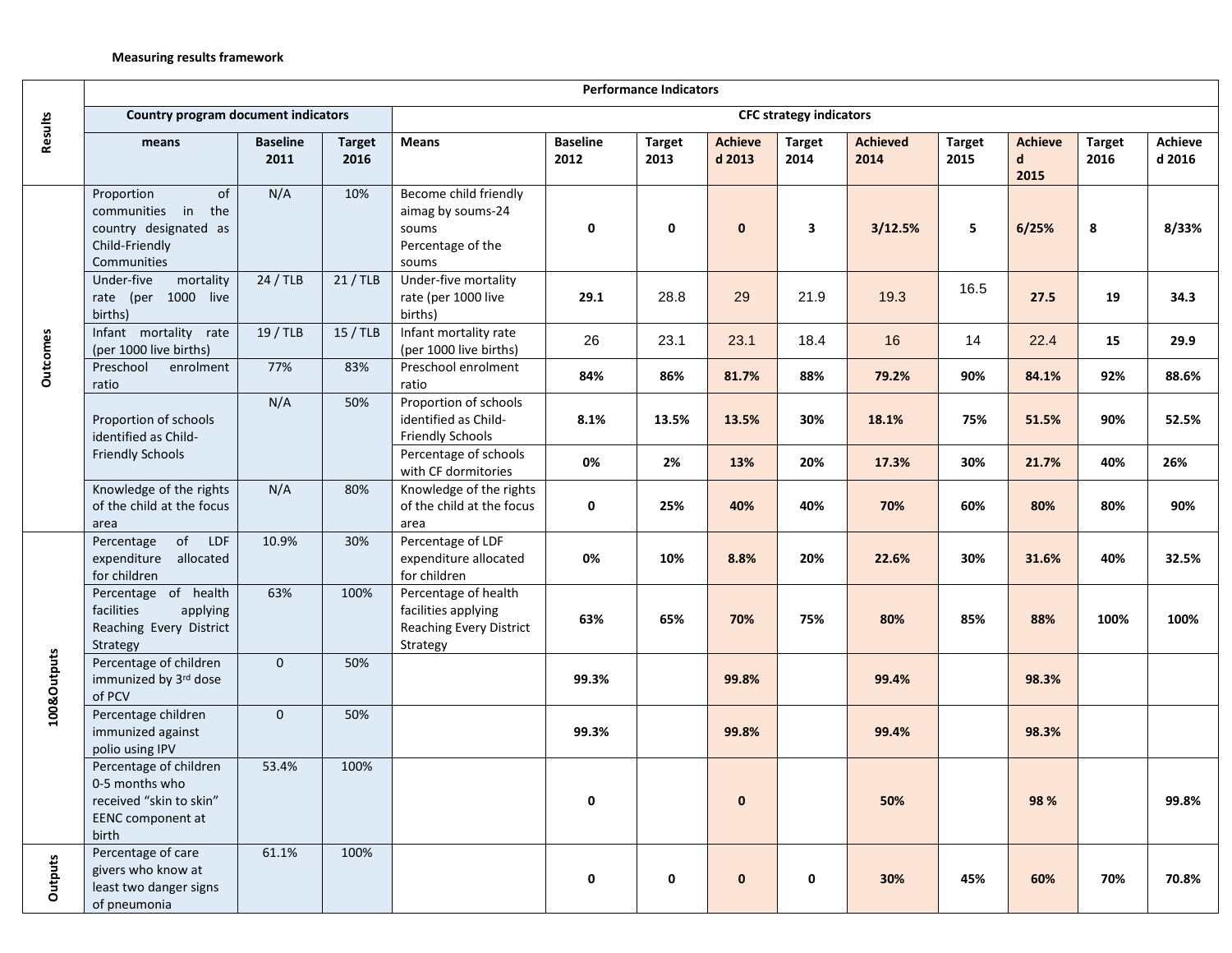| Percentage of children<br>age 3-5 years accessing<br>early childhood<br>education services                               | 74.5%                                      | 78%                     | Percentage of children<br>age 3-5 years accessing<br>early childhood<br>education services                                                                          | 84%                     | 86%                                     | 88%                                     | 88%                                 | 90%                                 | 92%                                 | 95%                                     | 98%                                 | 88.2%                                   |
|--------------------------------------------------------------------------------------------------------------------------|--------------------------------------------|-------------------------|---------------------------------------------------------------------------------------------------------------------------------------------------------------------|-------------------------|-----------------------------------------|-----------------------------------------|-------------------------------------|-------------------------------------|-------------------------------------|-----------------------------------------|-------------------------------------|-----------------------------------------|
| Percentage of<br>Kindergartens<br>implementing child-<br>friendly ECE                                                    | 40%                                        | 80%                     | Percentage of<br>Kindergartens<br>implementing child-<br>friendly ECE                                                                                               | 0                       | 34.2%                                   | 60%                                     | 60%                                 | 61%                                 | 65%                                 | 66%                                     | 70%                                 | 71%                                     |
| Early childhood<br>development index                                                                                     | 76.5%                                      | 78%                     |                                                                                                                                                                     |                         |                                         |                                         |                                     |                                     |                                     |                                         |                                     |                                         |
| Percentage of soum,<br>khoroo local<br>government in focus<br>areas approved<br>procedures on child                      | $\mathbf 0$                                | 80%                     | Percentages of<br>children's self-<br>governing organizations<br>that received<br>government funding                                                                | 0%                      | 0%                                      | 5%                                      | 8%                                  | 8%                                  | 10%                                 | 9%                                      | 20%                                 | 10%                                     |
| and community<br>participation in design<br>of local development<br>plans and budgets                                    |                                            |                         | of<br>Implementation<br>Citizens Representative<br>Council resolutions and<br>Governor's orders on<br>Children's rights and its<br>protection<br>in<br>percentages. | 0%                      | 10%                                     | 30%                                     | 21%                                 | 70%                                 | 71%                                 | 78%                                     | 100%                                | 80%                                     |
| Percentage of Vitamin<br>A coverage                                                                                      | 95%                                        | 98%                     | Percentage of Vitamin<br>A coverage                                                                                                                                 | 86.2%                   | 54%                                     | 54.8%                                   | 68.5%                               | 95%                                 | 90%                                 | 89%                                     | 90%                                 | 95.8%                                   |
|                                                                                                                          |                                            |                         | Percentage of Vit D<br>coverage                                                                                                                                     | 85.7%                   | 75%                                     | 81.1%                                   | 80%                                 | 95%                                 | 93.9%                               | 90%                                     | 95%                                 | 89.5%                                   |
|                                                                                                                          |                                            |                         | Full dose vaccination<br>coverage up to 1 year                                                                                                                      | 98.4%                   | 99%                                     | 99.3%                                   | 99.4%                               | 99.5%                               | 99.7%                               | 99.5%                                   | 99.6%                               | 97.3%                                   |
| Percent of MMP<br>coverage (among<br>children, pregnant and<br>lactating women)                                          | Children-<br>20.8%<br>Pregnant<br>mothers- | 50%<br>50%<br><b>NA</b> | Percent of MMP<br>coverage (among<br>children, pregnant and<br>lactating women)                                                                                     | Children-0<br>Mothers-0 | Children-<br>40.5%<br>Mothers-<br>50.4% | Children-<br>44.5%<br>Mothers-<br>56.4% | Children-<br>60%<br>Mothers-<br>60% | Children-<br>80%<br>Mothers-<br>80% | Children-<br>70%<br>Mothers-<br>70% | Children-<br>81.9%<br>Mothers-<br>88.6% | Children-<br>80%<br>Mothers-<br>90% | Children-<br>82.4%<br>Mothers-<br>94.6% |
|                                                                                                                          |                                            |                         | Underweight children<br>aged 1-5 years                                                                                                                              | 0.9%                    | 5%                                      | 5%                                      | 4%                                  | 2.6%                                | 2%                                  | 3.1%                                    | 3%                                  | 2.8%                                    |
|                                                                                                                          |                                            |                         | Growth monitoring<br>aged 1-5                                                                                                                                       | 0%                      | 20%                                     | 22%                                     | 20%                                 | 10%                                 | 8%                                  | 7.8%                                    | 7%                                  | 6.8%                                    |
|                                                                                                                          |                                            |                         | Wasting children aged<br>$1 - 5$                                                                                                                                    | 0.8%                    | 15%                                     | 18%                                     | 15%                                 | 2.7%                                | 1.1%                                | 3.7%                                    | 3.5%                                | 2.4%                                    |
| Primary education net<br>enrolment rate                                                                                  | Khuvsgul<br>Girls<br><b>Boys</b>           | 92.6%<br>91.5%<br>93.6% | Primary education net<br>enrolment rate                                                                                                                             | 91%                     | 91.2%                                   | 83.8%                                   | 94%                                 | 88%                                 | 94.5%                               | 85%                                     | 95%                                 | 95.8%                                   |
| disaggregated by sex                                                                                                     |                                            |                         | Secondary school<br>enrolment                                                                                                                                       | 90.1%                   | 88.2%                                   | 88.5%                                   | 88.6%                               | 89%                                 | 90%                                 | 91%                                     | 95%                                 | 92.6%                                   |
|                                                                                                                          |                                            |                         | <b>Enrollment in NFE</b>                                                                                                                                            | 58%                     | 80%                                     | 85%                                     | 78%                                 | 90%                                 | 91%                                 | 92%                                     | 95%                                 | 96%                                     |
| Percentage of schools<br>(including dormitories)<br>and kindergartens in<br>target sites that have<br>access to improved | 40%                                        | 100%                    | Percentage of schools<br>with improved water<br>and sanitation facility                                                                                             | 14%                     | 23%                                     | 37%                                     | 30%                                 | 45%                                 | 48%                                 | 49%                                     | 57%                                 | 50%                                     |